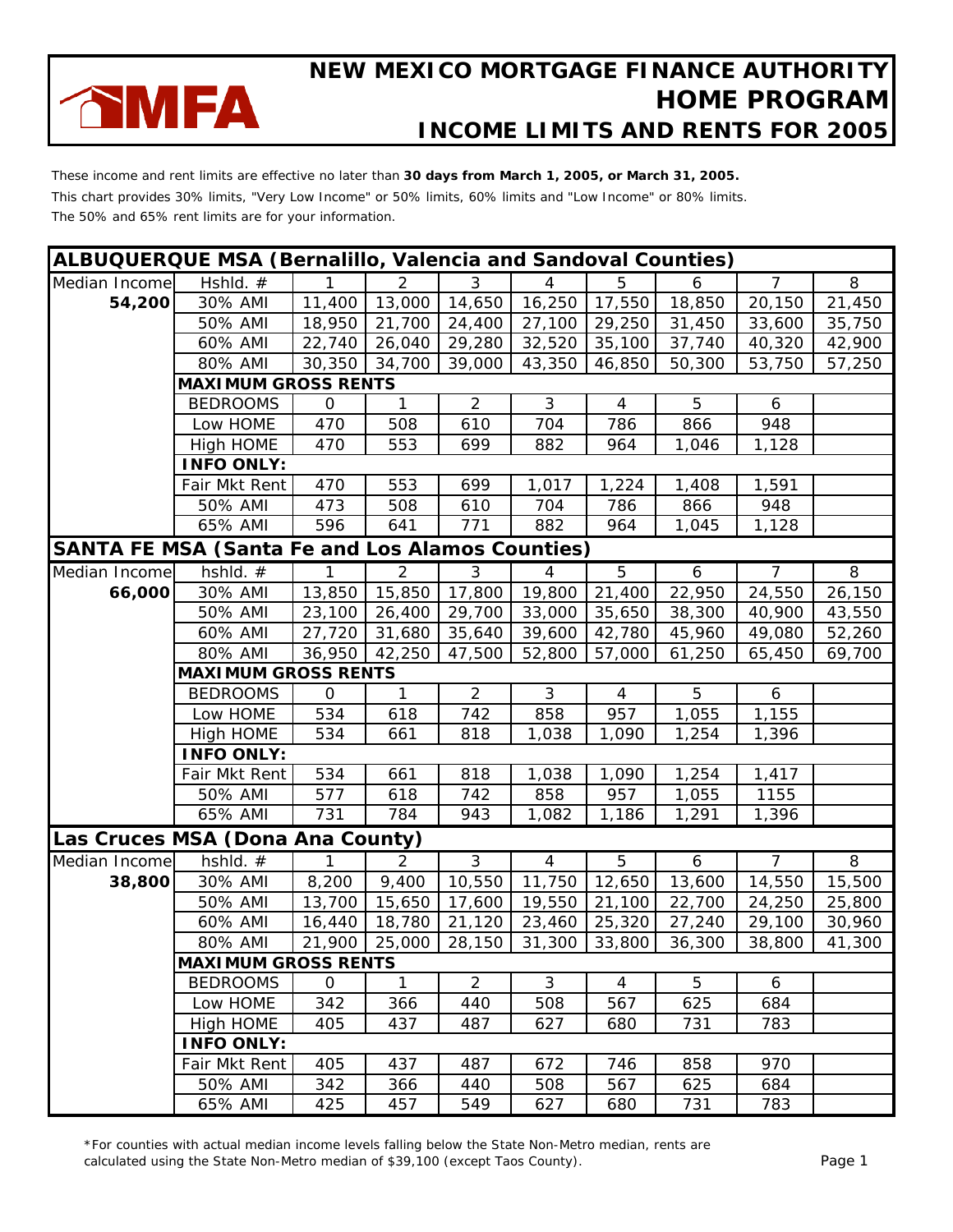

These income and rent limits are effective no later than **30 days from March 1, 2005, or March 31, 2005.** This chart provides 30% limits, "Very Low Income" or 50% limits, 60% limits and "Low Income" or 80% limits. The 50% and 65% rent limits are for your information.

| Catron County* |                            |             |                |                |                |                |        |                |                |
|----------------|----------------------------|-------------|----------------|----------------|----------------|----------------|--------|----------------|----------------|
| Median Income  | hshid. $#$                 | 1.          | $\overline{2}$ | 3              | 4              | 5              | 6      | $\overline{7}$ | 8              |
| 35,700         | 30% AMI                    | 8,200       | 9,400          | 10,550         | 11,750         | 12,650         | 13,600 | 14,550         | 15,500         |
|                | 50% AMI                    | 13,700      | 15,650         | 17,600         | 19,550         | 21,100         | 22,700 | 24,250         | 25,800         |
|                | 60% AMI                    | 16,440      | 18,780         | 21,120         | 23,460         | 25,320         | 27,240 | 29,100         | 30,960         |
|                | 80% AMI                    | 21,900      | 25,000         | 28,150         | 31,300         | 33,800         | 36,300 | 38,800         | 41,300         |
|                | <b>MAXIMUM GROSS RENTS</b> |             |                |                |                |                |        |                |                |
|                | <b>BEDROOMS</b>            | $\mathbf 0$ | 1              | $\overline{2}$ | 3              | $\overline{4}$ | 5      | 6              |                |
|                | Low HOME                   | 320         | 360            | 427            | 508            | 567            | 625    | 684            |                |
|                | High HOME                  | 320         | 360            | 427            | 621            | 640            | 731    | 783            |                |
|                | <b>INFO ONLY:</b>          |             |                |                |                |                |        |                |                |
|                | Fair Mkt Rent              | 320         | 360            | 427            | 621            | 640            | 736    | 832            |                |
|                | 50% AMI                    | 342         | 366            | 440            | 508            | 567            | 625    | 684            |                |
|                | 65% AMI                    | 425         | 457            | 549            | 627            | 680            | 731    | 783            |                |
| Chaves County* |                            |             |                |                |                |                |        |                |                |
| Median Income  | hshid. $#$                 | 1           | $\overline{2}$ | $\overline{3}$ | $\overline{4}$ | $\overline{5}$ | 6      | $\overline{7}$ | $\infty$       |
| 37,050         | 30% AMI                    | 8,200       | 9,400          | 10,550         | 11,750         | 12,650         | 13,600 | 14,550         | 15,500         |
|                | 50% AMI                    | 13,700      | 15,650         | 17,600         | 19,550         | 21,100         | 22,700 | 24,250         | 25,800         |
|                | 60% AMI                    | 16,440      | 18,780         | 21,120         | 23,460         | 25,320         | 27,240 | 29,100         | 30,960         |
|                | 80% AMI                    | 21,900      | 25,000         | 28,150         | 31,300         | 33,800         | 36,300 | 38,800         | 41,300         |
|                | <b>MAXIMUM GROSS RENTS</b> |             |                |                |                |                |        |                |                |
|                | <b>BEDROOMS</b>            | $\mathbf 0$ | 1              | $\overline{2}$ | 3              | $\overline{4}$ | 5      | 6              |                |
|                | Low HOME                   | 342         | 353            | 440            | 508            | 567            | 625    | 684            |                |
|                | High HOME                  | 352         | 353            | 451            | 590            | 641            | 731    | 783            |                |
|                | <b>INFO ONLY:</b>          |             |                |                |                |                |        |                |                |
|                | Fair Mkt Rent              | 352         | 353            | 451            | 590            | 608            | 699    | 790            |                |
|                | 50% AMI                    | 342         | 366            | 440            | 508            | 567            | 625    | 684            |                |
|                | 65% AMI                    | 425         | 457            | 549            | 627            | 680            | 731    | 783            |                |
| Cibola County* |                            |             |                |                |                |                |        |                |                |
| Median Income  | hshld. #                   | 1           | $\overline{2}$ | $\overline{3}$ | $\overline{4}$ | $\overline{5}$ | 6      | $\overline{7}$ | $\overline{8}$ |
| 36,900         | 30% AMI                    | 8,200       | 9,400          | 10,550         | 11,750         | 12,650         | 13,600 | 14,550         | 15,500         |
|                | 50% AMI                    | 13,700      | 15,650         | 17,600         | 19,550         | 21,100         | 22,700 | 24,250         | 25,800         |
|                | 60% AMI                    | 16,440      | 18,780         | 21,120         | 23,460         | 25,320         | 27,240 | 29,100         | 30,960         |
|                | 80% AMI 21,900 25,000      |             |                | 28,150         |                | 31,300 33,800  | 36,300 | 38,800         | 41,300         |
|                | <b>MAXIMUM GROSS RENTS</b> |             |                |                |                |                |        |                |                |
|                | <b>BEDROOMS</b>            | 0           | $\mathbf{1}$   | $\overline{2}$ | 3              | 4              | 5      | 6              |                |
|                | Low HOME                   | 333         | 359            | 400            | 508            | 567            | 625    | 684            |                |
|                | High HOME                  | 333         | 359            | 400            | 581            | 631            | 726    | 783            |                |
|                | <b>INFO ONLY:</b>          |             |                |                |                |                |        |                |                |
|                | Fair Mkt Rent              | 333         | 359            | 400            | 581            | 631            | 726    | 820            |                |
|                | 50% AMI                    | 342         | 366            | 440            | 508            | 567            | 625    | 684            |                |
|                | 65% AMI                    | 425         | 457            | 549            | 627            | 680            | 731    | 783            |                |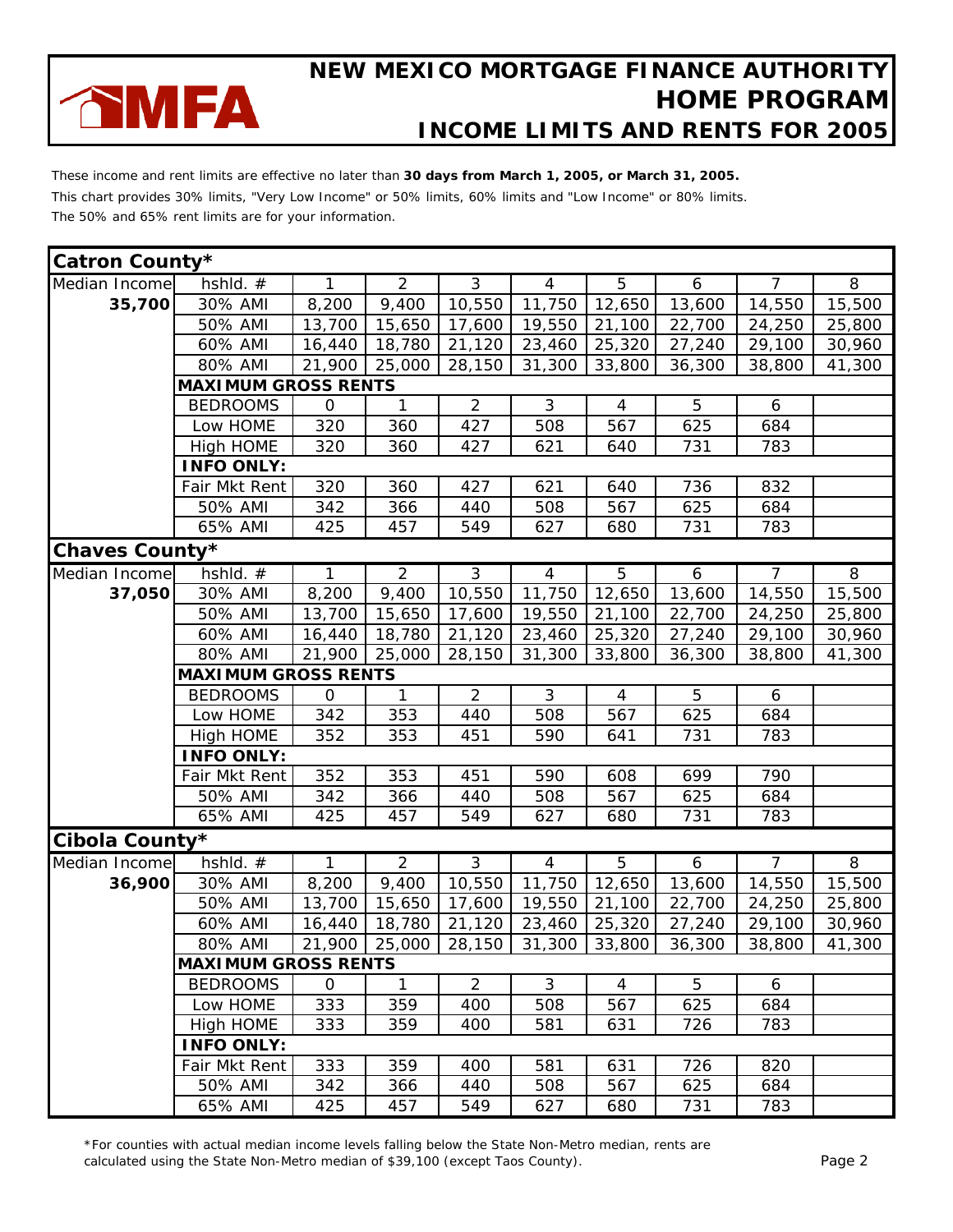

These income and rent limits are effective no later than **30 days from March 1, 2005, or March 31, 2005.** This chart provides 30% limits, "Very Low Income" or 50% limits, 60% limits and "Low Income" or 80% limits. The 50% and 65% rent limits are for your information.

| <b>Colfax County</b> |                            |                |                |                |                |                |        |                |          |
|----------------------|----------------------------|----------------|----------------|----------------|----------------|----------------|--------|----------------|----------|
| Median Income        | hshid. #                   | 1              | $\overline{2}$ | 3              | 4              | 5              | 6      | $\overline{7}$ | 8        |
| 42,900               | 30% AMI                    | 9,000          | 10,300         | 11,600         | 12,850         | 13,900         | 14,950 | 15,950         | 17,000   |
|                      | 50% AMI                    | 15,000         | 17,150         | 19,300         | 21,450         | 23,150         | 24,900 | 26,600         | 28,300   |
|                      | 60% AMI                    | 18,000         | 20,580         | 23,160         | 25,740         | 27,780         | 29,880 | 31,920         | 33,960   |
|                      | 80% AMI                    | 24,000         | 27,450         | 30,900         | 34,300         | 37,050         | 39,800 | 42,550         | 45,300   |
|                      | <b>MAXIMUM GROSS RENTS</b> |                |                |                |                |                |        |                |          |
|                      | <b>BEDROOMS</b>            | $\mathbf{O}$   | 1              | $\overline{2}$ | 3              | $\overline{4}$ | 5      | 6              |          |
|                      | Low HOME                   | 375            | 401            | 469            | 557            | 616            | 686    | 750            |          |
|                      | High HOME                  | 390            | 417            | 469            | 592            | 616            | 708    | 801            |          |
|                      | <b>INFO ONLY:</b>          |                |                |                |                |                |        |                |          |
|                      | Fair Mkt Rent              | 390            | 417            | 469            | 592            | 616            | 708    | 801            |          |
|                      | 50% AMI                    | 375            | 401            | 482            | 557            | 622            | 686    | 750            |          |
|                      | 65% AMI                    | 468            | 503            | 606            | 691            | 751            | 811    | 871            |          |
| <b>Curry County</b>  |                            |                |                |                |                |                |        |                |          |
| Median Income        | $hshld.$ #                 | $\mathbf{1}$   | $\overline{2}$ | $\overline{3}$ | $\overline{4}$ | $\overline{5}$ | 6      | $\overline{7}$ | $\infty$ |
| 39,200               | 30% AMI                    | 8,250          | 9,400          | 10,600         | 11,750         | 12,700         | 13,650 | 14,600         | 15,500   |
|                      | 50% AMI                    | 13,700         | 15,700         | 17,650         | 19,600         | 21,150         | 22,750 | 24,300         | 25,850   |
|                      | 60% AMI                    | 16,440         | 18,840         | 21,180         | 23,520         | 25,380         | 27,300 | 29,160         | 31,020   |
|                      | 80% AMI                    | 21,950         | 25,100         | 28,200         | 31,350         | 33,850         | 36,400 | 38,900         | 41,400   |
|                      | <b>MAXIMUM GROSS RENTS</b> |                |                |                |                |                |        |                |          |
|                      | <b>BEDROOMS</b>            | $\mathbf 0$    | 1              | $\overline{2}$ | 3              | 4              | 5      | 6              |          |
|                      | Low HOME                   | 342            | 367            | 441            | 509            | 568            | 626    | 686            |          |
|                      | High HOME                  | 367            | 380            | 441            | 597            | 681            | 734    | 787            |          |
|                      | <b>INFO ONLY:</b>          |                |                |                |                |                |        |                |          |
|                      | Fair Mkt Rent              | 367            | 380            | 441            | 597            | 776            | 892    | 1,009          |          |
|                      | 50% AMI                    | 342            | 367            | 441            | 509            | 568            | 626    | 686            |          |
|                      | 65% AMI                    | 426            | 458            | 552            | 629            | 681            | 734    | 787            |          |
| DeBaca County*       |                            |                |                |                |                |                |        |                |          |
| Median Income        | hshld. #                   | 1.             | $\overline{2}$ | $\overline{3}$ | $\overline{4}$ | 5              | 6      | $\overline{7}$ | 8        |
| 38,400               | 30% AMI                    | 8,200          | 9,400          | 10,550         | 11,750         | 12,650         | 13,600 | 14,550         | 15,500   |
|                      | 50% AMI                    | 13,700         | 15,650         | 17,600         | 19,550         | 21,100         | 22,700 | 24,250         | 25,800   |
|                      | 60% AMI                    | 16,440         | 18,780         | 21,120         | 23,460         | 25,320         | 27,240 | 29,100         | 30,960   |
|                      | 80% AMI                    | 21,900         | 25,000         | 28,150         | 31,300         | 33,800         | 36,300 | 38,800         | 41,300   |
|                      | <b>MAXIMUM GROSS RENTS</b> |                |                |                |                |                |        |                |          |
|                      | <b>BEDROOMS</b>            | $\overline{O}$ | $\mathbf{1}$   | $\overline{2}$ | 3              | 4              | 5      | 6              |          |
|                      | Low HOME                   | 342            | 366            | 439            | 508            | 567            | 625    | 684            |          |
|                      | High HOME                  | 365            | 376            | 439            | 592            | 641            | 731    | 783            |          |
|                      | <b>INFO ONLY:</b>          |                |                |                |                |                |        |                |          |
|                      | Fair Mkt Rent              | 365            | 376            | 439            | 592            | 641            | 829    | 937            |          |
|                      | 50% AMI                    | 342            | 366            | 440            | 508            | 567            | 625    | 684            |          |
|                      | 65% AMI                    | 425            | 457            | 549            | 627            | 680            | 731    | 783            |          |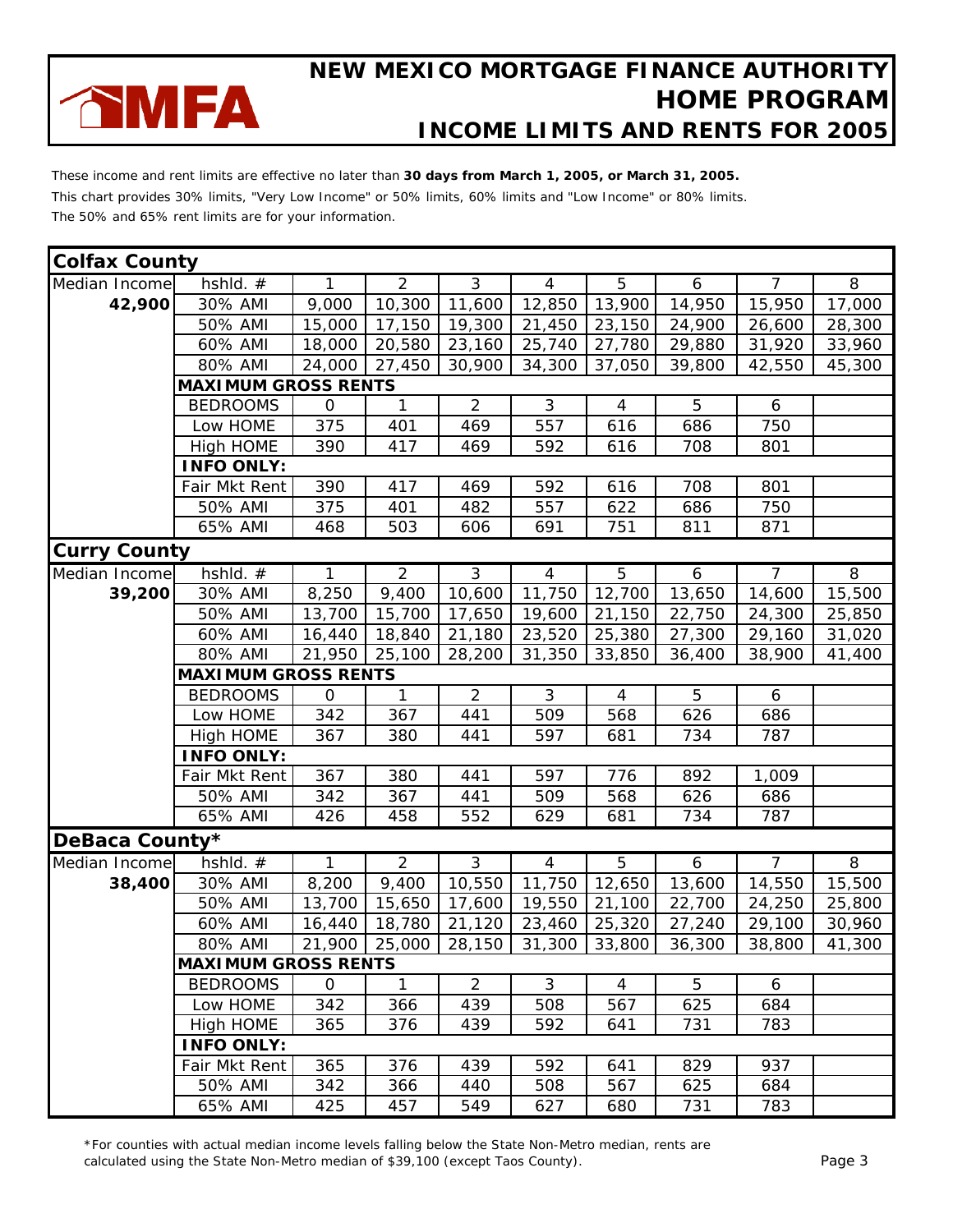

These income and rent limits are effective no later than **30 days from March 1, 2005, or March 31, 2005.** This chart provides 30% limits, "Very Low Income" or 50% limits, 60% limits and "Low Income" or 80% limits. The 50% and 65% rent limits are for your information.

| <b>Eddy County</b>  |                            |                |                |                     |                |                |        |                |          |
|---------------------|----------------------------|----------------|----------------|---------------------|----------------|----------------|--------|----------------|----------|
| Median Income       | hshld. #                   | 1.             | $\overline{2}$ | 3                   | $\overline{4}$ | 5              | 6      | $\overline{7}$ | 8        |
| 44,500              | 30% AMI                    | 9,350          | 10,700         | 12,000              | 13,350         | 14,400         | 15,500 | 16,550         | 17,600   |
|                     | 50% AMI                    | 15,600         | 17,800         | 20,050              | 22,250         | 24,050         | 25,800 | 27,600         | 29,350   |
|                     | 60% AMI                    | 18,720         | 21,360         | 24,060              | 26,700         | 28,860         | 30,960 | 33,120         | 35,220   |
|                     | 80% AMI                    | 24,900         | 28,500         | 32,050              | 35,600         | 38,450         | 41,300 | 44,150         | 47,000   |
|                     | <b>MAXIMUM GROSS RENTS</b> |                |                |                     |                |                |        |                |          |
|                     | <b>BEDROOMS</b>            | $\mathbf{O}$   | 1              | $\overline{2}$      | 3              | $\overline{4}$ | 5      | 6              |          |
|                     | Low HOME                   | 283            | 361            | 424                 | 569            | 645            | 711    | 778            |          |
|                     | High HOME                  | 283            | 361            | 424                 | 569            | 691            | 795    | 898            |          |
|                     | <b>INFO ONLY:</b>          |                |                |                     |                |                |        |                |          |
|                     | Fair Mkt Rent              | 283            | 361            | 424                 | 569            | 691            | 795    | 898            |          |
|                     | 50% AMI                    | 390            | 417            | 501                 | 578            | 645            | 711    | 778            |          |
|                     | 65% AMI                    | 486            | 522            | 629                 | 719            | 781            | 844    | 907            |          |
| <b>Grant County</b> |                            |                |                |                     |                |                |        |                |          |
| Median Income       | hshld. $#$                 | $\mathbf{1}$   | $\overline{2}$ | $\overline{\omega}$ | $\overline{4}$ | 5              | 6      | $\overline{7}$ | $\infty$ |
| 38,700              | 30% AMI                    | 8,200          | 9,400          | 10,550              | 11,750         | 12,650         | 13,600 | 14,550         | 15,500   |
|                     | 50% AMI                    | 13,700         | 15,650         | 17,600              | 19,550         | 21,100         | 22,700 | 24,250         | 25,800   |
|                     | 60% AMI                    | 16,440         | 18,780         | 21,120              | 23,460         | 25,320         | 27,240 | 29,100         | 30,960   |
|                     | 80% AMI                    | 21,900         | 25,000         | 28,150              | 31,300         | 33,800         | 36,300 | 38,800         | 41,300   |
|                     | <b>MAXIMUM GROSS RENTS</b> |                |                |                     |                |                |        |                |          |
|                     | <b>BEDROOMS</b>            | $\mathbf 0$    | 1              | $\overline{2}$      | 3              | $\overline{4}$ | 5      | 6              |          |
|                     | Low HOME                   | 342            | 366            | 440                 | 508            | 567            | 625    | 684            |          |
|                     | High HOME                  | 353            | 409            | 465                 | 627            | 674            | 731    | 783            |          |
|                     | <b>INFO ONLY:</b>          |                |                |                     |                |                |        |                |          |
|                     | Fair Mkt Rent              | 353            | 409            | 465                 | 655            | 674            | 775    | 876            |          |
|                     | 50% AMI                    | 342            | 366            | 440                 | 508            | 567            | 625    | 684            |          |
|                     | 65% AMI                    | 425            | 457            | 549                 | 627            | 680            | 731    | 783            |          |
| Guadalupe County*   |                            |                |                |                     |                |                |        |                |          |
| Median Income       | hshld. $#$                 | 1              | $\overline{2}$ | 3                   | $\overline{4}$ | 5              | 6      | $\overline{7}$ | 8        |
| 35,500              | 30% AMI                    | 8,200          | 9,400          | 10,550              | 11,750         | 12,650         | 13,600 | 14,550         | 15,500   |
|                     | 50% AMI                    | 13,700         | 15,650         | 17,600              | 19,550         | 21,100         | 22,700 | 24,250         | 25,800   |
|                     | 60% AMI                    | 16,440         | 18,780         | 21,120              | 23,460         | 25,320         | 27,240 | 29,100         | 30,960   |
|                     | 80% AMI                    |                | 21,900 25,000  | 28,150              | 31,300         | 33,800         | 36,300 | 38,800         | 41,300   |
|                     | <b>MAXIMUM GROSS RENTS</b> |                |                |                     |                |                |        |                |          |
|                     | <b>BEDROOMS</b>            | $\overline{O}$ | $\mathbf{1}$   | $\overline{2}$      | 3              | $\overline{4}$ | 5      | 6              |          |
|                     | Low HOME                   | 342            | 366            | 440                 | 508            | 567            | 625    | 684            |          |
|                     | High HOME                  | 425            | 437            | 520                 | 627            | 680            | 731    | 783            |          |
|                     | <b>INFO ONLY:</b>          |                |                |                     |                |                |        |                |          |
|                     | Fair Mkt Rent              | 431            | 437            | 520                 | 653            | 681            | 783    | 885            |          |
|                     | 50% AMI                    | 342            | 366            | 440                 | 508            | 567            | 625    | 684            |          |
|                     | 65% AMI                    | 425            | 457            | 549                 | 627            | 680            | 731    | 783            |          |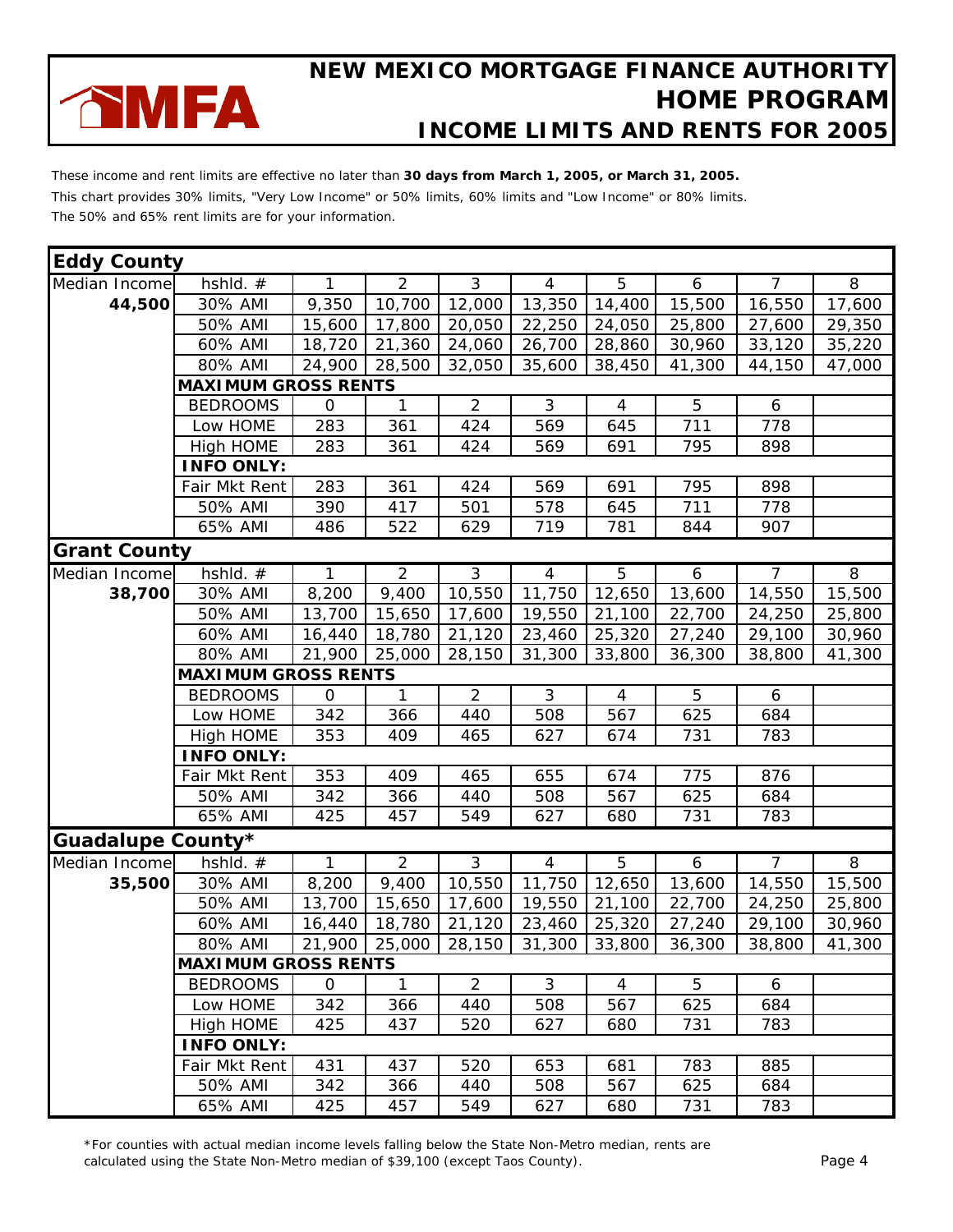

These income and rent limits are effective no later than **30 days from March 1, 2005, or March 31, 2005.** This chart provides 30% limits, "Very Low Income" or 50% limits, 60% limits and "Low Income" or 80% limits. The 50% and 65% rent limits are for your information.

| Harding County*       |                            |                |                |                |                |                |        |                |        |
|-----------------------|----------------------------|----------------|----------------|----------------|----------------|----------------|--------|----------------|--------|
| Median Income         | hshld. #                   | 1              | $\overline{2}$ | 3              | 4              | 5              | 6      | $\overline{7}$ | 8      |
| 42,000                | 30% AMI                    | 8,800          | 10,100         | 11,350         | 12,600         | 13,600         | 14,600 | 15,600         | 16,650 |
|                       | 50% AMI                    | 14,700         | 16,800         | 18,900         | 21,000         | 22,700         | 24,350 | 26,050         | 27,700 |
|                       | 60% AMI                    | 17,640         | 20,160         | 22,680         | 25,200         | 27,240         | 29,220 | 31,260         | 33,240 |
|                       | 80% AMI                    | 23,500         | 26,900         | 30,250         | 33,600         | 36,300         | 39,000 | 41,650         | 44,350 |
|                       | <b>MAXIMUM GROSS RENTS</b> |                |                |                |                |                |        |                |        |
|                       | <b>BEDROOMS</b>            | $\Omega$       | $\mathbf{1}$   | $\overline{2}$ | 3              | $\overline{4}$ | 5      | 6              |        |
|                       | Low HOME                   | 365            | 376            | 439            | 546            | 608            | 671    | 735            |        |
|                       | High HOME                  | 365            | 376            | 439            | 592            | 721            | 792    | 850            |        |
|                       | <b>INFO ONLY:</b>          |                |                |                |                |                |        |                |        |
|                       | Fair Mkt Rent              | 365            | 376            | 439            | 592            | 721            | 829    | 937            |        |
|                       | 50% AMI                    | 367            | 393            | 472            | 546            | 608            | 671    | 735            |        |
|                       | 65% AMI                    | 458            | 492            | 592            | 676            | 734            | 792    | 850            |        |
| <b>Hidalgo County</b> |                            |                |                |                |                |                |        |                |        |
| Median Income         | hshld. $#$                 | 1              | $\overline{2}$ | 3              | $\overline{4}$ | 5              | 6      | $\overline{7}$ | 8      |
| 34,850                | 30% AMI                    | 8,400          | 9,600          | 10,750         | 11,950         | 12,950         | 13,900 | 14,850         | 15,800 |
|                       | 50% AMI                    | 13,950         | 15,950         | 17,950         | 19,950         | 21,550         | 23,150 | 24,750         | 26,350 |
|                       | 60% AMI                    | 16,740         | 19,140         | 21,540         | 23,940         | 25,860         | 27,780 | 29,700         | 31,620 |
|                       | 80% AMI                    | 22,350         | 25,550         | 28,750         | 31,900         | 34,450         | 37,050 | 39,600         | 42,150 |
|                       | <b>MAXIMUM GROSS RENTS</b> |                |                |                |                |                |        |                |        |
|                       | <b>BEDROOMS</b>            | $\mathsf{O}$   | 1              | $\overline{2}$ | 3              | $\overline{4}$ | 5      | 6              |        |
|                       | Low HOME                   | 320            | 360            | 427            | 518            | 578            | 638    | 698            |        |
|                       | High HOME                  | 320            | 360            | 427            | 621            | 640            | 736    | 802            |        |
|                       | <b>INFO ONLY:</b>          |                |                |                |                |                |        |                |        |
|                       | Fair Mkt Rent              | 320            | 360            | 427            | 621            | 640            | 736    | 832            |        |
|                       | 50% AMI                    | 348            | 373            | 448            | 518            | 578            | 638    | 698            |        |
|                       | 65% AMI                    | 434            | 466            | 562            | 640            | 695            | 748    | 802            |        |
| <b>Lea County</b>     |                            |                |                |                |                |                |        |                |        |
| Median Income         | $hshld.$ #                 | 1              | $\overline{2}$ | 3              | $\overline{4}$ | 5              | 6      | $\overline{7}$ | 8      |
| 41,100                | 30% AMI                    | 8,650          | 9,850          | 11,100         | 12,350         | 13,300         | 14,300 | 15,300         | 16,300 |
|                       | 50% AMI                    | 14,400         | 16,450         | 18,500         | 20,550         | 22,200         | 23,850 | 25,500         | 27,150 |
|                       | 60% AMI                    | 17,280         | 19,740         | 22,200         | 24,660         | 26,640         | 28,620 | 30,600         | 32,580 |
|                       | 80% AMI                    | 23,000         | 26,300         | 29,600         | 32,900         | 35,500         | 38,150 | 40,750         | 43,400 |
|                       | <b>MAXIMUM GROSS RENTS</b> |                |                |                |                |                |        |                |        |
|                       | <b>BEDROOMS</b>            | $\overline{0}$ | $\mathbf{1}$   | $\overline{2}$ | 3              | $\overline{4}$ | 5      | 6              |        |
|                       | Low HOME                   | 342            | 372            | 413            | 534            | 572            | 658    | 719            |        |
|                       | High HOME                  | 342            | 372            | 413            | 543            | 572            | 658    | 744            |        |
|                       | <b>INFO ONLY:</b>          |                |                |                |                |                |        |                |        |
|                       | Fair Mkt Rent              | 342            | 372            | 413            | 543            | 572            | 658    | 744            |        |
|                       | 50% AMI                    | 360            | 385            | 462            | 534            | 596            | 658    | 719            |        |
|                       | 65% AMI                    | 448            | 481            | 579            | 660            | 718            | 773    | 829            |        |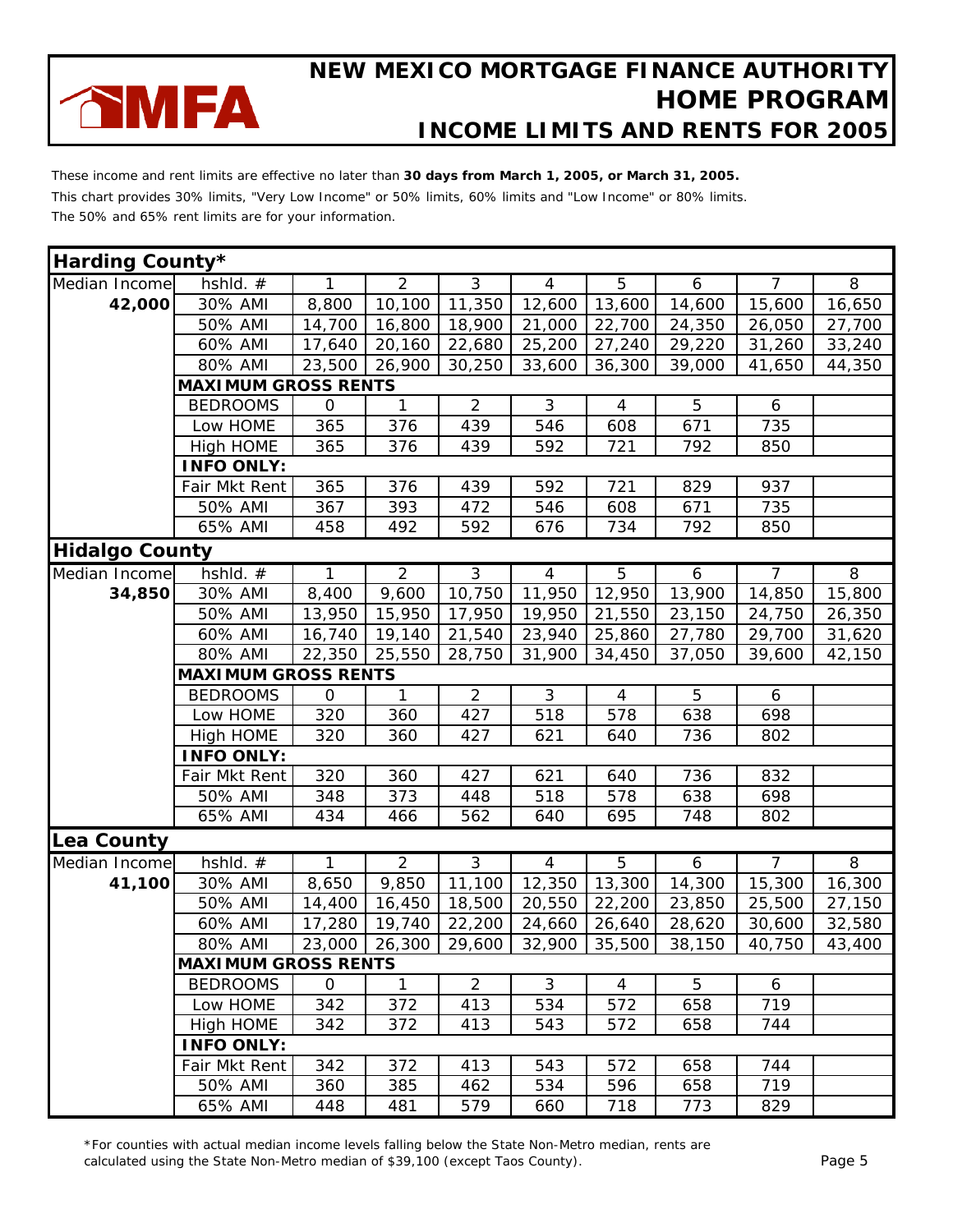

These income and rent limits are effective no later than **30 days from March 1, 2005, or March 31, 2005.** This chart provides 30% limits, "Very Low Income" or 50% limits, 60% limits and "Low Income" or 80% limits. The 50% and 65% rent limits are for your information.

| <b>Lincoln County</b>   |                            |              |                |                |                |                |        |                |        |
|-------------------------|----------------------------|--------------|----------------|----------------|----------------|----------------|--------|----------------|--------|
| Median Income           | hshld. #                   | 1            | $\overline{2}$ | 3              | 4              | 5              | 6      | $\overline{7}$ | 8      |
| 45,700                  | 30% AMI                    | 9,600        | 10,950         | 12,350         | 13,700         | 14,800         | 15,900 | 17,000         | 18,100 |
|                         | 50% AMI                    | 16,000       | 18,300         | 20,550         | 22,850         | 24,700         | 26,500 | 28,350         | 30,150 |
|                         | 60% AMI                    | 19,200       | 21,960         | 24,660         | 27,420         | 29,640         | 31,800 | 34,020         | 36,180 |
|                         | 80% AMI                    | 25,600       | 29,250         | 32,900         | 36,550         | 39,500         | 42,400 | 45,350         | 48,250 |
|                         | <b>MAXIMUM GROSS RENTS</b> |              |                |                |                |                |        |                |        |
|                         | <b>BEDROOMS</b>            | $\mathsf{O}$ | 1              | $\overline{2}$ | 3              | $\overline{4}$ | 5      | 6              |        |
|                         | Low HOME                   | 343          | 428            | 513            | 594            | 662            | 731    | 799            |        |
|                         | High HOME                  | 343          | 432            | 526            | 662            | 804            | 869    | 934            |        |
|                         | <b>INFO ONLY:</b>          |              |                |                |                |                |        |                |        |
|                         | Fair Mkt Rent              | 343          | 432            | 526            | 662            | 924            | 1,063  | 1,201          |        |
|                         | 50% AMI                    | 400          | 428            | 513            | 594            | 662            | 731    | 799            |        |
|                         | 65% AMI                    | 500          | 537            | 647            | 739            | 804            | 869    | 934            |        |
| Luna County*            |                            |              |                |                |                |                |        |                |        |
| Median Income           | hshld. $#$                 | 1            | $\overline{2}$ | $\overline{3}$ | $\overline{4}$ | $\overline{5}$ | 6      | $\overline{7}$ | 8      |
| 28,200                  | 30% AMI                    | 8,200        | 9,400          | 10,550         | 11,750         | 12,650         | 13,600 | 14,550         | 15,500 |
|                         | 50% AMI                    | 13,700       | 15,650         | 17,600         | 19,550         | 21,100         | 22,700 | 24,250         | 25,800 |
|                         | 60% AMI                    | 16,440       | 18,780         | 21,120         | 23,460         | 25,320         | 27,240 | 29,100         | 30,960 |
|                         | 80% AMI                    | 21,900       | 25,000         | 28,150         | 31,300         | 33,800         | 36,300 | 38,800         | 41,300 |
|                         | <b>MAXIMUM GROSS RENTS</b> |              |                |                |                |                |        |                |        |
|                         | <b>BEDROOMS</b>            | $\mathsf{O}$ | 1              | $\overline{2}$ | 3              | 4              | 5      | 6              |        |
|                         | Low HOME                   | 317          | 344            | 382            | 487            | 567            | 625    | 684            |        |
|                         | High HOME                  | 317          | 344            | 382            | 487            | 585            | 673    | 761            |        |
|                         | <b>INFO ONLY:</b>          |              |                |                |                |                |        |                |        |
|                         | Fair Mkt Rent              | 317          | 344            | 382            | 487            | 585            | 673    | 761            |        |
|                         | 50% AMI                    | 342          | 366            | 440            | 508            | 567            | 625    | 684            |        |
|                         | 65% AMI                    | 425          | 457            | 549            | 627            | 680            | 731    | 783            |        |
| <b>McKinley County*</b> |                            |              |                |                |                |                |        |                |        |
| Median Income           | hshld. $#$                 | 1            | 2              | 3              | 4              | 5              | 6      | $\overline{7}$ | 8      |
| 31,700                  | 30% AMI                    | 8,200        | 9,400          | 10,550         | 11,750         | 12,650         | 13,600 | 14,550         | 15,500 |
|                         | 50% AMI                    | 13,700       | 15,650         | 17,600         | 19,550         | 21,100         | 22,700 | 24,250         | 25,800 |
|                         | 60% AMI                    | 16,440       | 18,780         | 21,120         | 23,460         | 25,320         | 27,240 | 29,100         | 30,960 |
|                         | 80% AMI                    | 21,900       | 25,000         | 28,150         | 31,300         | 33,800         | 36,300 | 38,800         | 41,300 |
|                         | <b>MAXIMUM GROSS RENTS</b> |              |                |                |                |                |        |                |        |
|                         | <b>BEDROOMS</b>            | $\Omega$     | $\mathbf{1}$   | $\overline{2}$ | 3              | $\overline{4}$ | 5      | 6              |        |
|                         | Low HOME                   | 342          | 366            | 440            | 508            | 567            | 625    | 684            |        |
|                         | High HOME                  | 348          | 409            | 538            | 627            | 680            | 731    | 783            |        |
|                         | <b>INFO ONLY:</b>          |              |                |                |                |                |        |                |        |
|                         | Fair Mkt Rent              | 348          | 409            | 538            | 643            | 833            | 958    | 1,083          |        |
|                         | 50% AMI                    | 342          | 366            | 440            | 508            | 567            | 625    | 684            |        |
|                         | 65% AMI                    | 425          | 457            | 549            | 627            | 680            | 731    | 783            |        |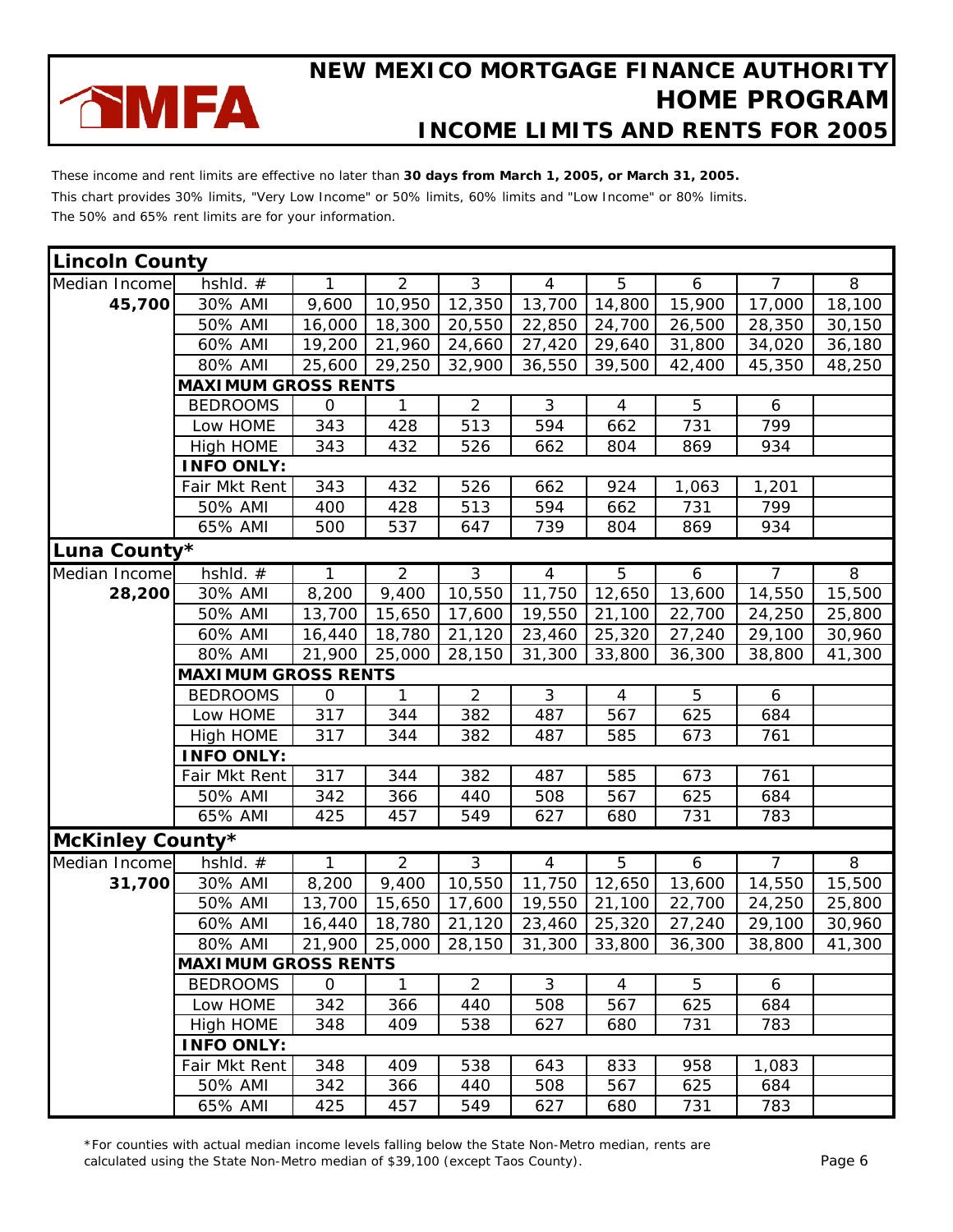

These income and rent limits are effective no later than **30 days from March 1, 2005, or March 31, 2005.** This chart provides 30% limits, "Very Low Income" or 50% limits, 60% limits and "Low Income" or 80% limits. The 50% and 65% rent limits are for your information.

| Mora County*        |                            |              |                |                |                |                |        |                |                |
|---------------------|----------------------------|--------------|----------------|----------------|----------------|----------------|--------|----------------|----------------|
| Median Income       | hshld. #                   | 1            | $\overline{2}$ | 3              | $\overline{4}$ | 5              | 6      | $\overline{7}$ | 8              |
| 31,800              | 30% AMI                    | 8,200        | 9,400          | 10,550         | 11,750         | 12,650         | 13,600 | 14,550         | 15,500         |
|                     | 50% AMI                    | 13,700       | 15,650         | 17,600         | 19,550         | 21,100         | 22,700 | 24,250         | 25,800         |
|                     | 60% AMI                    | 16,440       | 18,780         | 21,120         | 23,460         | 25,320         | 27,240 | 29,100         | 30,960         |
|                     | 80% AMI                    | 21,900       | 25,000         | 28,150         | 31,300         | 33,800         | 36,300 | 38,800         | 41,300         |
|                     | <b>MAXIMUM GROSS RENTS</b> |              |                |                |                |                |        |                |                |
|                     | <b>BEDROOMS</b>            | $\mathbf{O}$ | 1              | $\overline{2}$ | 3              | $\overline{4}$ | 5      | 6              |                |
|                     | Low HOME                   | 342          | 366            | 440            | 508            | 567            | 625    | 684            |                |
|                     | High HOME                  | 425          | 437            | 520            | 627            | 680            | 731    | 783            |                |
|                     | <b>INFO ONLY:</b>          |              |                |                |                |                |        |                |                |
|                     | Fair Mkt Rent              | 431          | 437            | 520            | 653            | 681            | 783    | 885            |                |
|                     | 50% AMI                    | 342          | 366            | 440            | 508            | 567            | 625    | 684            |                |
|                     | 65% AMI                    | 425          | 457            | 549            | 627            | 680            | 731    | 783            |                |
| <b>Otero County</b> |                            |              |                |                |                |                |        |                |                |
| Median Income       | hshld. $#$                 | 1            | $\overline{2}$ | ن              | $\overline{4}$ | $\overline{5}$ | 6      | $\overline{7}$ | $\overline{8}$ |
| 39,700              | 30% AMI                    | 8,350        | 9,500          | 10,700         | 11,900         | 12,850         | 13,800 | 14,750         | 15,700         |
|                     | 50% AMI                    | 13,900       | 15,900         | 17,850         | 19,850         | 21,450         | 23,050 | 24,600         | 26,200         |
|                     | 60% AMI                    | 16,680       | 19,080         | 21,420         | 23,820         | 25,740         | 27,660 | 29,520         | 31,440         |
|                     | 80% AMI                    | 22,250       | 25,400         | 28,600         | 31,750         | 34,300         | 36,850 | 39,400         | 41,900         |
|                     | <b>MAXIMUM GROSS RENTS</b> |              |                |                |                |                |        |                |                |
|                     | <b>BEDROOMS</b>            | $\mathsf O$  | $\mathbf{1}$   | $\overline{2}$ | 3              | $\overline{4}$ | 5      | 6              |                |
|                     | Low HOME                   | 334          | 372            | 437            | 516            | 576            | 635    | 694            |                |
|                     | High HOME                  | 334          | 395            | 437            | 637            | 691            | 744    | 797            |                |
|                     | <b>INFO ONLY:</b>          |              |                |                |                |                |        |                |                |
|                     | Fair Mkt Rent              | 334          | 395            | 437            | 639            | 769            | 884    | 1,000          |                |
|                     | 50% AMI                    | 347          | 372            | 446            | 516            | 576            | 635    | 694            |                |
|                     | 65% AMI                    | 431          | 464            | 558            | 637            | 691            | 744    | 797            |                |
| Quay County*        |                            |              |                |                |                |                |        |                |                |
| Median Income       | hshld. #                   | $\mathbf{1}$ | $\overline{2}$ | $\overline{3}$ | $\overline{4}$ | $\overline{5}$ | 6      | $\overline{7}$ | $\overline{8}$ |
| 35,400              | 30% AMI                    | 8,200        | 9,400          | 10,550         | 11,750         | 12,650         | 13,600 | 14,550         | 15,500         |
|                     | 50% AMI                    | 13,700       | 15,650         | 17,600         | 19,550         | 21,100         | 22,700 | 24,250         | 25,800         |
|                     | 60% AMI                    | 16,440       | 18,780         | 21,120         | 23,460         | 25,320         | 27,240 | 29,100         | 30,960         |
|                     | 80% AMI                    |              | 21,900 25,000  | 28,150         | 31,300         | 33,800         | 36,300 | 38,800         | 41,300         |
|                     | <b>MAXIMUM GROSS RENTS</b> |              |                |                |                |                |        |                |                |
|                     | <b>BEDROOMS</b>            | $\mathbf{O}$ | $\mathbf{1}$   | $\overline{2}$ | 3              | $\overline{4}$ | 5      | 6              |                |
|                     | Low HOME                   | 342          | 366            | 439            | 508            | 567            | 625    | 684            |                |
|                     | High HOME                  | 365          | 376            | 439            | 592            | 680            | 731    | 783            |                |
|                     | <b>INFO ONLY:</b>          |              |                |                |                |                |        |                |                |
|                     | Fair Mkt Rent              | 365          | 376            | 439            | 592            | 721            | 829    | 937            |                |
|                     | 50% AMI                    | 342          | 366            | 440            | 508            | 567            | 625    | 684            |                |
|                     | 65% AMI                    | 425          | 457            | 549            | 627            | 680            | 731    | 783            |                |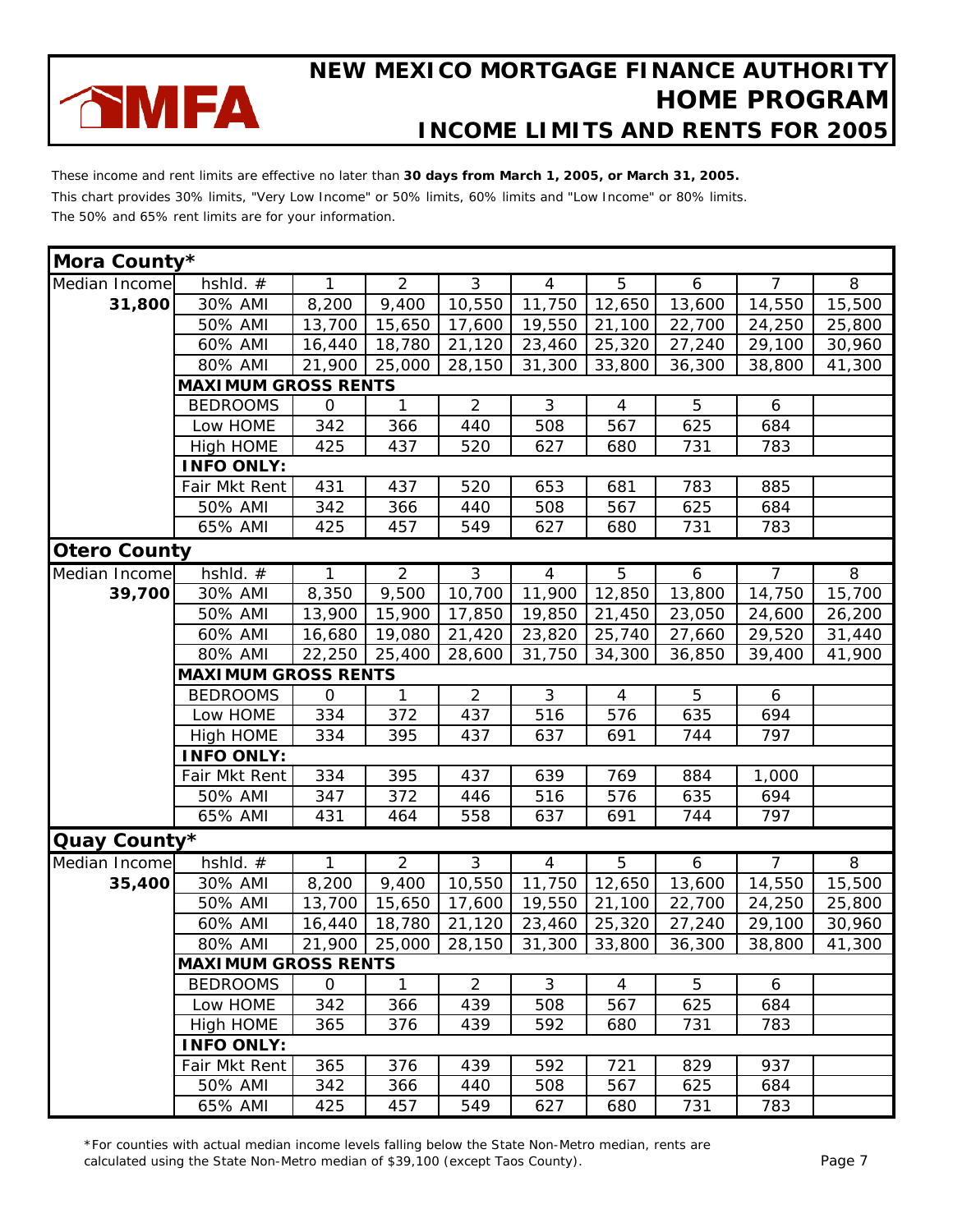

These income and rent limits are effective no later than **30 days from March 1, 2005, or March 31, 2005.** This chart provides 30% limits, "Very Low Income" or 50% limits, 60% limits and "Low Income" or 80% limits. The 50% and 65% rent limits are for your information.

| Rio Arriba County*       |                            |                |                |                |                |                |        |                |        |
|--------------------------|----------------------------|----------------|----------------|----------------|----------------|----------------|--------|----------------|--------|
| Median Income            | hshld. #                   | 1              | $\overline{2}$ | 3              | 4              | 5              | 6      | $\overline{7}$ | 8      |
| 39,400                   | 30% AMI                    | 8,250          | 9,450          | 10,650         | 11,800         | 12,750         | 13,700 | 14,650         | 15,600 |
|                          | 50% AMI                    | 13,800         | 15,750         | 17,750         | 19,700         | 21,300         | 22,850 | 24,450         | 26,000 |
|                          | 60% AMI                    | 16,560         | 18,900         | 21,300         | 23,640         | 25,560         | 27,420 | 29,340         | 31,200 |
|                          | 80% AMI                    | 22,050         | 25,200         | 28,350         | 31,500         | 34,050         | 36,550 | 39,100         | 41,600 |
|                          | <b>MAXIMUM GROSS RENTS</b> |                |                |                |                |                |        |                |        |
|                          | <b>BEDROOMS</b>            | $\overline{O}$ | $\mathbf{1}$   | $\overline{2}$ | 3              | $\overline{4}$ | 5      | 6              |        |
|                          | Low HOME                   | 345            | 369            | 443            | 512            | 571            | 630    | 689            |        |
|                          | High HOME                  | 393            | 400            | 473            | 612            | 679            | 737    | 790            |        |
|                          | <b>INFO ONLY:</b>          |                |                |                |                |                |        |                |        |
|                          | Fair Mkt Rent              | 393            | 400            | 473            | 612            | 679            | 781    | 883            |        |
|                          | 50% AMI                    | 345            | 369            | 443            | 512            | 571            | 630    | 689            |        |
|                          | 65% AMI                    | 429            | 461            | 554            | 632            | 685            | 737    | 790            |        |
| <b>Roosevelt County*</b> |                            |                |                |                |                |                |        |                |        |
| Median Income            | hshld. $#$                 | $\mathbf{1}$   | $\overline{2}$ | ن              | $\overline{4}$ | 5              | 6      | $\overline{7}$ | 8      |
| 36,150                   | 30% AMI                    | 8,200          | 9,400          | 10,550         | 11,750         | 12,650         | 13,600 | 14,550         | 15,500 |
|                          | 50% AMI                    | 13,700         | 15,650         | 17,600         | 19,550         | 21,100         | 22,700 | 24,250         | 25,800 |
|                          | 60% AMI                    | 16,440         | 18,780         | 21,120         | 23,460         | 25,320         | 27,240 | 29,100         | 30,960 |
|                          | 80% AMI                    | 21,900         | 25,000         | 28,150         | 31,300         | 33,800         | 36,300 | 38,800         | 41,300 |
|                          | <b>MAXIMUM GROSS RENTS</b> |                |                |                |                |                |        |                |        |
|                          | <b>BEDROOMS</b>            | $\overline{O}$ | $\mathbf{1}$   | $\overline{2}$ | 3              | $\overline{4}$ | 5      | 6              |        |
|                          | Low HOME                   | 339            | 348            | 409            | 508            | 567            | 625    | 684            |        |
|                          | High HOME                  | 339            | 348            | 409            | 567            | 680            | 731    | 783            |        |
|                          | <b>INFO ONLY:</b>          |                |                |                |                |                |        |                |        |
|                          | Fair Mkt Rent              | 339            | 348            | 409            | 567            | 701            | 806    | 911            |        |
|                          | 50% AMI                    | 342            | 366            | 440            | 508            | 567            | 625    | 684            |        |
|                          | 65% AMI                    | 425            | 457            | 549            | 627            | 680            | 731    | 783            |        |
| <b>San Juan County</b>   |                            |                |                |                |                |                |        |                |        |
| Median Income            | hshld. #                   | 1              | 2              | 3              | $\overline{4}$ | 5              | 6      | $\overline{7}$ | 8      |
| 44,200                   | 30% AMI                    | 9,300          | 10,600         | 11,950         | 13,250         | 14,300         | 15,400 | 16,450         | 17,500 |
|                          | 50% AMI                    | 15,450         | 17,700         | 19,900         | 22,100         | 23,850         | 25,650 | 27,400         | 29,150 |
|                          | 60% AMI                    | 18,540         | 21,240         | 23,880         | 26,520         | 28,620         | 30,780 | 32,880         | 34,980 |
|                          | 80% AMI                    | 24,750         | 28,300         | 31,800         | 35,350         | 38,200         | 41,000 | 43,850         | 46,700 |
|                          | <b>MAXIMUM GROSS RENTS</b> |                |                |                |                |                |        |                |        |
|                          | <b>BEDROOMS</b>            | $\overline{O}$ | $\mathbf{1}$   | $\overline{2}$ | 3              | $\overline{4}$ | 5      | 6              |        |
|                          | Low HOME                   | 386            | 414            | 497            | 574            | 641            | 706    | 773            |        |
|                          | High HOME                  | 419            | 443            | 534            | 706            | 776            | 837    | 900            |        |
|                          | <b>INFO ONLY:</b>          |                |                |                |                |                |        |                |        |
|                          | Fair Mkt Rent              | 419            | 443            | 534            | 706            | 796            | 915    | 1,035          |        |
|                          | 50% AMI                    | 386            | 414            | 497            | 574            | 641            | 706    | 773            |        |
|                          | 65% AMI                    | 483            | 519            | 624            | 714            | 776            | 837    | 900            |        |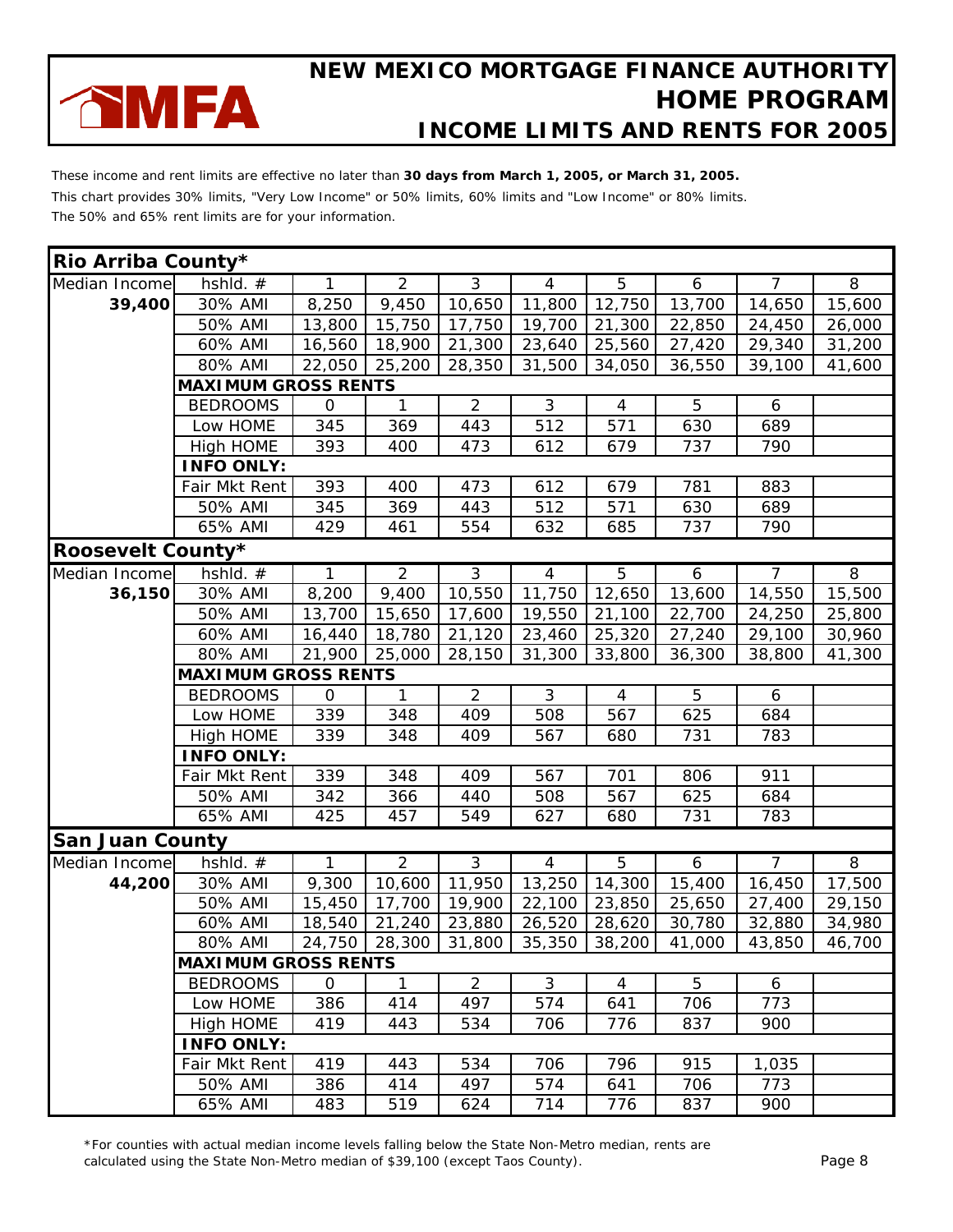

These income and rent limits are effective no later than **30 days from March 1, 2005, or March 31, 2005.** This chart provides 30% limits, "Very Low Income" or 50% limits, 60% limits and "Low Income" or 80% limits. The 50% and 65% rent limits are for your information.

| San Miguel County*    |                            |                |                |                |                |                |        |                |          |
|-----------------------|----------------------------|----------------|----------------|----------------|----------------|----------------|--------|----------------|----------|
| Median Income         | hshld. #                   | 1.             | $\overline{2}$ | 3              | $\overline{4}$ | 5              | 6      | $\overline{7}$ | 8        |
| 36,100                | 30% AMI                    | 8,200          | 9,400          | 10,550         | 11,750         | 12,650         | 13,600 | 14,550         | 15,500   |
|                       | 50% AMI                    | 13,700         | 15,650         | 17,600         | 19,550         | 21,100         | 22,700 | 24,250         | 25,800   |
|                       | 60% AMI                    | 16,440         | 18,780         | 21,120         | 23,460         | 25,320         | 27,240 | 29,100         | 30,960   |
|                       | 80% AMI                    | 21,900         | 25,000         | 28,150         | 31,300         | 33,800         | 36,300 | 38,800         | 41,300   |
|                       | <b>MAXIMUM GROSS RENTS</b> |                |                |                |                |                |        |                |          |
|                       | <b>BEDROOMS</b>            | $\mathbf 0$    | 1              | $\overline{2}$ | 3              | $\overline{4}$ | 5      | 6              |          |
|                       | Low HOME                   | 342            | 366            | 440            | 508            | 567            | 625    | 684            |          |
|                       | High HOME                  | 369            | 398            | 490            | 627            | 680            | 731    | 783            |          |
|                       | <b>INFO ONLY:</b>          |                |                |                |                |                |        |                |          |
|                       | Fair Mkt Rent              | 369            | 398            | 490            | 651            | 756            | 869    | 983            |          |
|                       | 50% AMI                    | 342            | 366            | 440            | 508            | 567            | 625    | 684            |          |
|                       | 65% AMI                    | 425            | 457            | 549            | 627            | 680            | 731    | 783            |          |
| Sierra County*        |                            |                |                |                |                |                |        |                |          |
| Median Income         | hshld. $#$                 | $\overline{1}$ | $\overline{2}$ | $\overline{3}$ | $\overline{4}$ | $\overline{5}$ | 6      | $\overline{7}$ | $\infty$ |
| 34,150                | 30% AMI                    | 8,200          | 9,400          | 10,550         | 11,750         | 12,650         | 13,600 | 14,550         | 15,500   |
|                       | 50% AMI                    | 13,700         | 15,650         | 17,600         | 19,550         | 21,100         | 22,700 | 24,250         | 25,800   |
|                       | 60% AMI                    | 16,440         | 18,780         | 21,120         | 23,460         | 25,320         | 27,240 | 29,100         | 30,960   |
|                       | 80% AMI                    | 21,900         | 25,000         | 28,150         | 31,300         | 33,800         | 36,300 | 38,800         | 41,300   |
|                       | <b>MAXIMUM GROSS RENTS</b> |                |                |                |                |                |        |                |          |
|                       | <b>BEDROOMS</b>            | $\mathbf 0$    | 1              | $\overline{2}$ | 3              | $\overline{4}$ | 5      | 6              |          |
|                       | Low HOME                   | 284            | 353            | 438            | 508            | 567            | 625    | 684            |          |
|                       | High HOME                  | 284            | 353            | 438            | 627            | 680            | 731    | 783            |          |
|                       | <b>INFO ONLY:</b>          |                |                |                |                |                |        |                |          |
|                       | Fair Mkt Rent              | 284            | 353            | 438            | 640            | 770            | 886    | 1,001          |          |
|                       | 50% AMI                    | 342            | 366            | 440            | 508            | 567            | 625    | 684            |          |
|                       | 65% AMI                    | 425            | 457            | 549            | 627            | 680            | 731    | 783            |          |
| <b>Socorro County</b> |                            |                |                |                |                |                |        |                |          |
| Median Income         | hshld. #                   | $\mathbf{1}$   | $\overline{2}$ | $\overline{3}$ | $\overline{4}$ | $\overline{5}$ | 6      | $\overline{7}$ | $\infty$ |
| 34,900                | 30% AMI                    | 8,200          | 9,400          | 10,550         | 11,750         | 12,650         | 13,600 | 14,550         | 15,500   |
|                       | 50% AMI                    | 13,700         | 15,650         | 17,600         | 19,550         | 21,100         | 22,700 | 24,250         | 25,800   |
|                       | 60% AMI                    | 16,440         | 18,780         | 21,120         | 23,460         | 25,320         | 27,240 | 29,100         | 30,960   |
|                       | 80% AMI 21,900 25,000      |                |                | 28,150         |                | 31,300 33,800  | 36,300 | 38,800         | 41,300   |
|                       | <b>MAXIMUM GROSS RENTS</b> |                |                |                |                |                |        |                |          |
|                       | <b>BEDROOMS</b>            | $\mathbf{O}$   | $\mathbf{1}$   | $\overline{2}$ | 3              | 4              | 5      | 6              |          |
|                       | Low HOME                   | 342            | 363            | 435            | 508            | 567            | 625    | 684            |          |
|                       | High HOME                  | 362            | 363            | 435            | 521            | 680            | 731    | 783            |          |
|                       | <b>INFO ONLY:</b>          |                |                |                |                |                |        |                |          |
|                       | Fair Mkt Rent              | 362            | 363            | 435            | 521            | 738            | 849    | 959            |          |
|                       | 50% AMI                    | 342            | 366            | 440            | 508            | 567            | 625    | 684            |          |
|                       | 65% AMI                    | 425            | 457            | 549            | 627            | 680            | 731    | 783            |          |